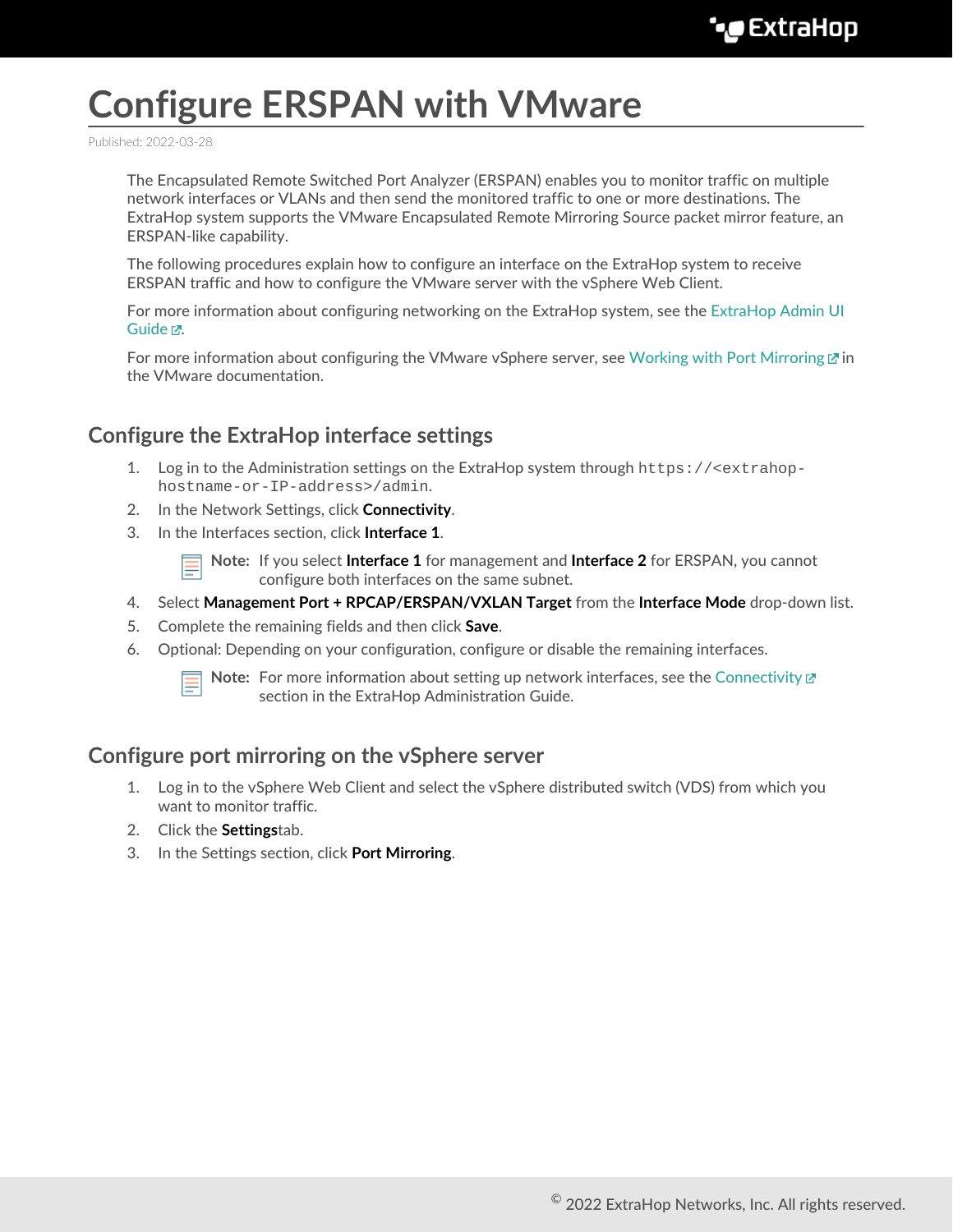

| <b>△</b> Prod<br>ACTIONS Y                                        |                     |                                              |       |       |            |                         |          |
|-------------------------------------------------------------------|---------------------|----------------------------------------------|-------|-------|------------|-------------------------|----------|
| Summary<br>Monitor                                                | Configure           | Permissions                                  | Ports | Hosts | <b>VMs</b> |                         | Networks |
| Settings<br>$\overline{\phantom{a}}$<br>Properties                |                     | Port Mirroring                               |       |       |            |                         |          |
| Topology<br>LACP<br>Private VLAN<br>NetFlow                       | <b>Session Name</b> | $+$ New   $\mathscr{D}$ Edit $\times$ Remove |       |       |            | $\overline{\mathbf{Y}}$ | Type     |
| Port Mirroring<br><b>Health Check</b>                             |                     |                                              |       |       |            |                         |          |
| Resource Allocation<br>$\overline{\phantom{a}}$<br>System traffic |                     |                                              |       |       |            |                         |          |
| Network resource p                                                |                     |                                              |       |       |            |                         |          |
| $\bullet$ More<br><b>Alarm Definitions</b>                        |                     |                                              |       |       |            |                         |          |

4. Click **New...** to create a port mirroring session to mirror vSphere distributed switch traffic to specific physical switch ports.

**Tip:** For detailed information about creating a port mirroring session, see your vSphere  $\mathcal{L}$ documentation.

a) In the Select session type section, select **Encapsulated Remote Mirroring (L3) Source** and click **Next**.

| 1 Select session type | Select session type                            |  |  |  |  |  |
|-----------------------|------------------------------------------------|--|--|--|--|--|
| 2 Edit properties     | Select the type of the port mirroring session. |  |  |  |  |  |
| 3 Select sources      |                                                |  |  |  |  |  |
| 4 Select destinations | <b>Distributed Port Mirroring</b>              |  |  |  |  |  |
| 5 Ready to complete   | <b>Remote Mirroring Source</b>                 |  |  |  |  |  |
|                       |                                                |  |  |  |  |  |
|                       | <b>Remote Mirroring Destination</b>            |  |  |  |  |  |
|                       | Encapsulated Remote Mirroring (L3) Source      |  |  |  |  |  |
|                       |                                                |  |  |  |  |  |
|                       |                                                |  |  |  |  |  |
|                       | Descriptions per session type (1)              |  |  |  |  |  |
|                       |                                                |  |  |  |  |  |
|                       |                                                |  |  |  |  |  |
|                       |                                                |  |  |  |  |  |
|                       |                                                |  |  |  |  |  |
|                       |                                                |  |  |  |  |  |
|                       |                                                |  |  |  |  |  |
|                       |                                                |  |  |  |  |  |
|                       |                                                |  |  |  |  |  |

- b) In the **Edit properties** section, configure the following settings:
	- **Name:** Specify the name.
	- **Status:** Select **Enabled** from the drop-down list.
	- **Encapsulation type:** Select **ERSPAN Type II** from the drop-down list

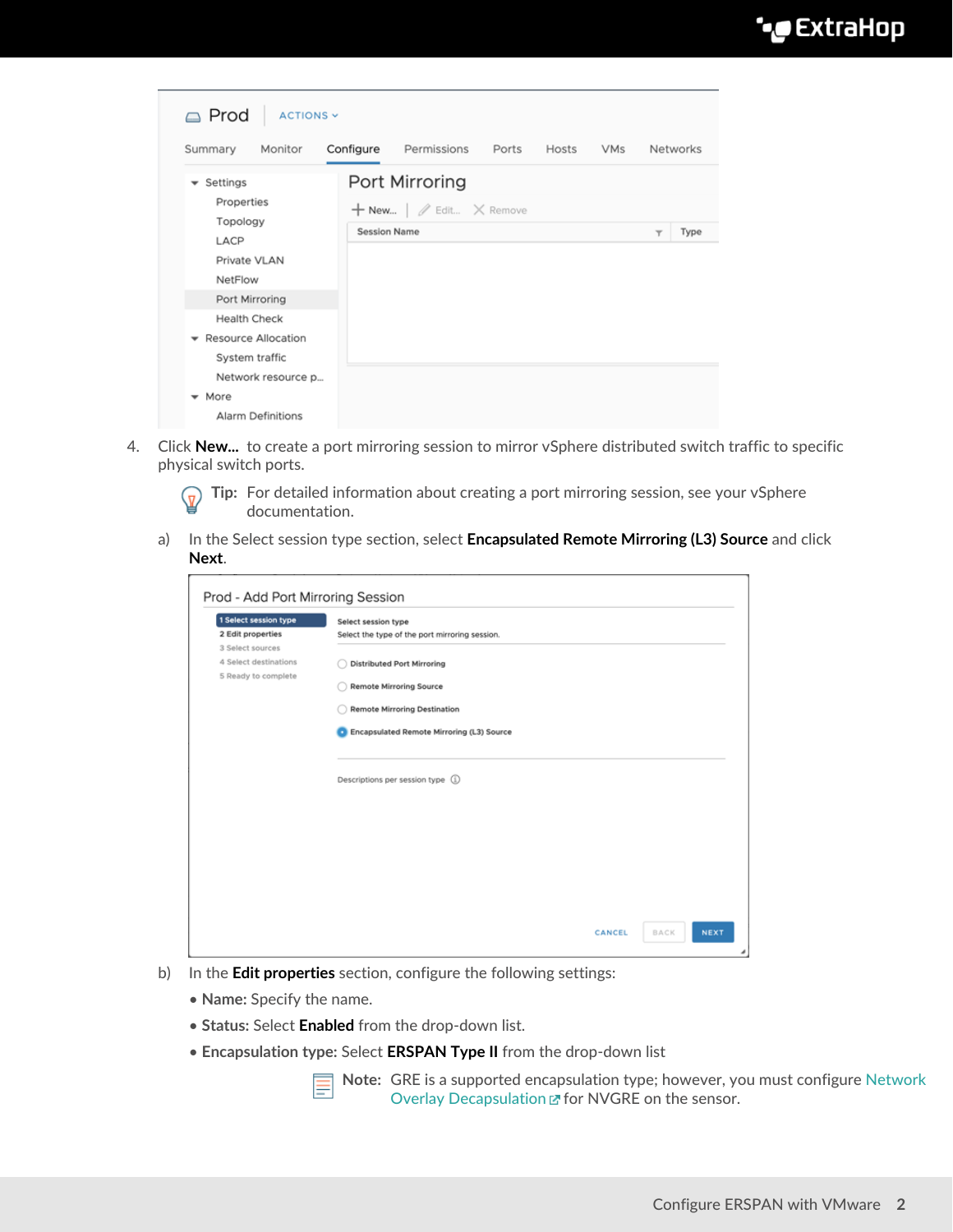| $\checkmark$ 1 Select session type | <b>Edit properties</b> |                                                                  |
|------------------------------------|------------------------|------------------------------------------------------------------|
| 2 Edit properties                  |                        | Specify a name and the properties of the port mirroring session. |
| 3 Select sources                   |                        |                                                                  |
| 4 Select destinations              | Name                   | Session 0                                                        |
| 5 Ready to complete                |                        |                                                                  |
|                                    | Status                 | Enabled<br>$\sim$                                                |
|                                    | Session type           | Encapsulated Remote Mirroring (L3) Source<br>GRE                 |
|                                    | Encapsulation type     | V ERSPAN Type II                                                 |
|                                    | Session ID             | ERSPAN Type III<br>O                                             |
|                                    |                        |                                                                  |
|                                    | Advanced properties    |                                                                  |
|                                    | Mirrored packet length | Enable 60                                                        |
|                                    | Sampling rate          | 1                                                                |
|                                    | Description            |                                                                  |
|                                    |                        |                                                                  |
|                                    |                        |                                                                  |
|                                    |                        |                                                                  |
|                                    |                        |                                                                  |
|                                    |                        |                                                                  |
|                                    |                        |                                                                  |

- c) In the Select sources section, select existing ports or create new source ports and then click **Next**.
	- **Warning:** Do not include any VMkernel (vmk) ports, any ports connected to the virtual Reveal(x) sensor, or any ports that might be carrying the ERSPAN data created by this mirror. Adding these ports will compound the traffic destined for the sensor and disrupt the networking capabilities of the dvSwitch, causing any hosts or interfaces participating in the dvSwitch to become permanently unavailable.
- d) In the Select Ports section, select virtual ports to include in this mirror.
	- **A** Warning: Do not include any VMkernel (vmk) ports, any ports connected to the virtual Reveal(x) sensor, or any ports that might be carrying the ERSPAN data created by this mirror. Adding these ports will compound the traffic destined for the sensor and disrupt the networking capabilities of the dvSwitch, causing any hosts or interfaces participating in the dvSwitch to become permanently unavailable.

| $\overline{\mathbf{z}}$ | Port ID T | Port Name T | Connected Entity T   | Host<br>$\overline{\mathbf{r}}$ | Runtime MAC Addr T       | Port Group Name | ۳ |
|-------------------------|-----------|-------------|----------------------|---------------------------------|--------------------------|-----------------|---|
| $\blacksquare$ 0        |           | $\sim$      | Htt mike-linu-3      | mike-esxi-4.ad<br>ы.            | $\sim$                   | & Core          |   |
| $\blacksquare$ 1        |           | $\sim$      | PAN_Migrati          | mike-esxi-4.ad                  | $\overline{\phantom{a}}$ | A Core          |   |
| $\Box$ 14               |           | $\sim$      | assi vmic1           | mike-esxi-3.ad                  | 00:50:56:69:dc:ba        | A NFS           |   |
|                         | 164       | $\sim$      | 伶<br>mike-pavm-a     | mike-esxi-4.ad                  | $\cdots$                 | A traps-5-user  |   |
| $\mathbf{Z}$ 2          |           | $\sim$      | m<br>mike-serv-2     | mike-esxi-4.ad                  | 00:50:56:b5:11:40        | A Core          |   |
|                         | 204       | $\sim$      | mike-pavm-a          | mike-esxi-4.ad                  | $\sim$                   | <b>色 Demo</b>   |   |
|                         | 205       | $\sim$      | mike-wtst-1          | mike-esxi-3.ad<br>m.            | $\sim$                   | A Demo          |   |
|                         | 206       | $\sim$      | mike-wtst-2          | mike-esxi-3.ad<br>ы             | $\sim$                   | A Demo          |   |
| м.                      | 207       | $\sim$      | mike-kali-1          | mike-esxi-3.ad                  | $\sim$                   | <b>色 Demo</b>   |   |
|                         | 208       | $\sim$      | CbArtifactKit        | mike-esxi-3.ad                  | $\sim$                   | A Demo          |   |
| m                       | 200       |             | <b>Rt tool const</b> | $\Box$ million movil $A$ and    |                          | A Bama          |   |

#### e) Click **Next**.

f) In the Select destinations section, click the plus sign (**+**) to add the IP address or addresses that should receive the mirrored traffic.